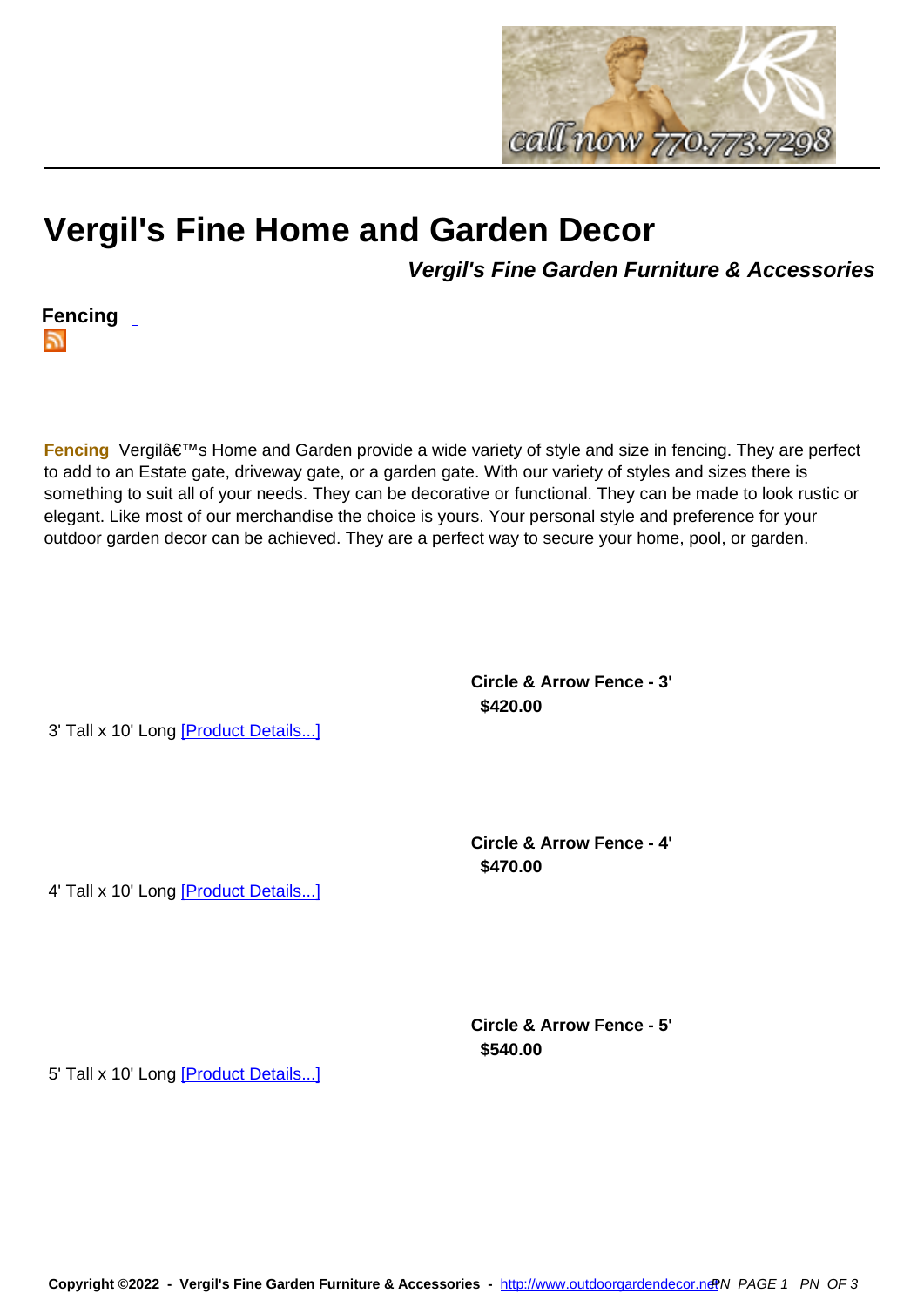**\$650.00** 

6' Tall x 10' Long [Product Details...]

**Circle & Arrow Fence - 7' \$740.00** 

7' Tall x 10' Long [Product Details...]

**Hoop & Arrow Fence - 3' \$420.00** 

3' Tall x 10' Long [Product Details...]

**Hoop & Arrow Fence - 4' \$470.00** 

4' Tall x 10' Long [Product Details...]

5' Tall x 10' Long [Product Details...]

**Hoop & Arrow Fence - 5' \$540.00** 

**Hoop & Arrow Fence - 6' \$600.00** 

6' Tall x 10' Long [Product Details...]

**Hoop & Arrow Fence - 7' \$640.00** 

7' Tall x 10' Long [Product Details...]